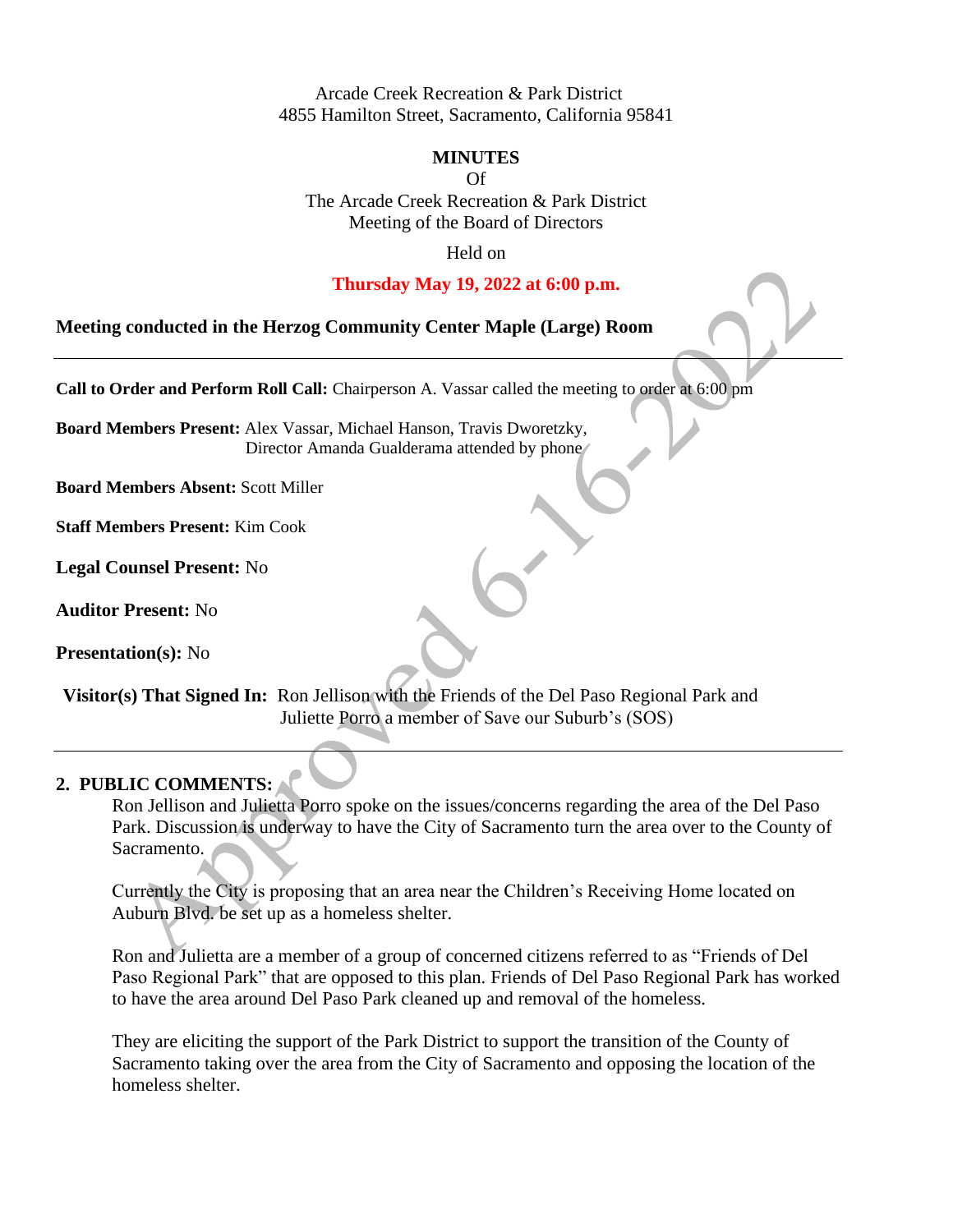#### **MINUTES of Board of Directors Meeting**

May 19, 2022 Page 2 of 3

### **3. ANNOUNCEMENTS:**

Board packets for the June16th meeting will be sent out on Thursday June 9<sup>th</sup>.

#### **4. CONSENT ITEMS:**

- **a. Meeting Minutes:** Finance-Budget Meeting 4/12/2022**,** Board Meeting 4/21/2022
- **b.** FY 21-22 Period 10 **Financial Reports 339A**
- **c.** FY 21-22 Period 10 **Financial Reports 339D**
- **d.** FY 21-22 Period 10 **Multi Accounts Revenue Reports**
- **e.** FY 21-22 Period 10 **Payroll Report**
- **f.** FY 21-22 Period 10 **Rental & Misc. Revenue Report Attributed to Stated Period**
- **g.** Correspondence received and sent
- **h.** Patrol Report
- **i.** General Manager's Report
- **j.** AB 361 Subsequent Resolution 2022-09

Director M. Hanson requested that items H and I be pulled for additional review.

**Motion No. 1**: It was moved by Director M. Hanson and seconded by Director A. Gualderama to approve consent items A through G and item J as presented.

**Motion Carried**: 4 Ayes, 0 Noes, 1 Absent, 0 Abstained Ayes: A. Vassar, M. Hanson, T. Dworetzky, A. Gualderama Absent: S. Miller Abstained: Vacant:

**Motion No. 2**: It was moved by Director M. Hanson and seconded by Director T. Dworetzky to approve consent items H and I as presented.

**Motion Carried**: 4 Ayes, 0 Noes, 1 Absent, 0 Abstained Ayes: A. Vassar, M. Hanson, T. Dworetzky, A. Gualderama Absent: S. Miller Abstained: Vacant:

# **5. OLD BUSINESS:**

**a.** Update on Property along Arcade Creek Nature Area

Defer this item to the June meeting. Directors have concerns on the proposed agreement and want additional review with the districts legal counsel. Request that the homeowners in discussion with the District be present.